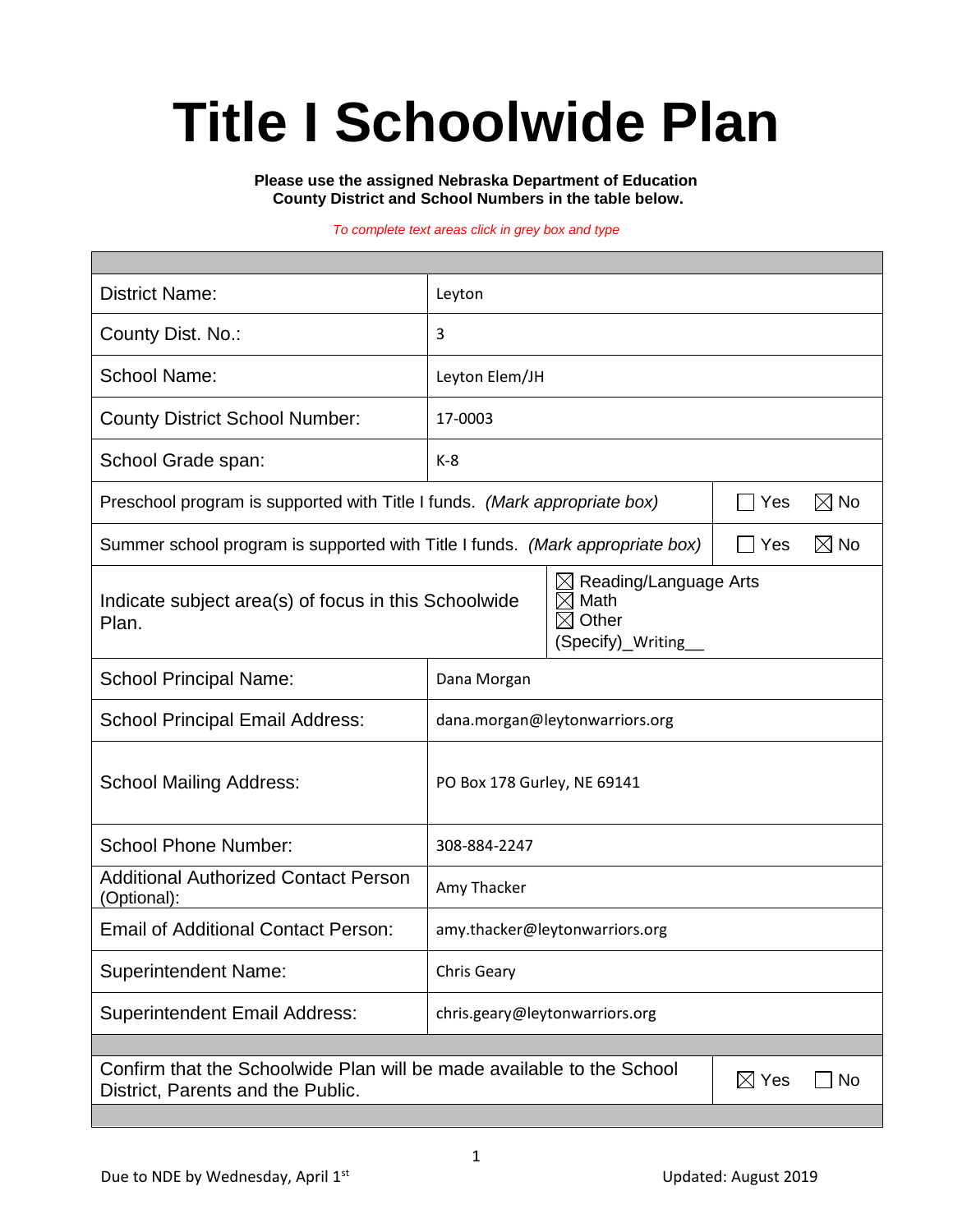| Names of Planning Team<br>(include staff, parents & at least one student if Secondary School)                     |                                                                       |  |                                                                                                                                      | <b>Titles of those on Planning Team</b> |           |  |  |
|-------------------------------------------------------------------------------------------------------------------|-----------------------------------------------------------------------|--|--------------------------------------------------------------------------------------------------------------------------------------|-----------------------------------------|-----------|--|--|
| Jessica Smith<br>Dana Morgan<br>Amy Thacker<br><b>Kelly Reimers</b><br>Christy Schumacher<br><b>Jill Bartling</b> |                                                                       |  | Parent<br>Administrator<br><b>Title I Teacher</b><br>Parent<br><b>Community Member, Teacher</b><br>Parent, Teacher, Community Member |                                         |           |  |  |
| <b>School Information</b><br>(As of the last Friday in September)                                                 |                                                                       |  |                                                                                                                                      |                                         |           |  |  |
| Enrollment: 102                                                                                                   | Number of Certified Instruction Staff: 17<br>Average Class Size: 12.1 |  |                                                                                                                                      |                                         |           |  |  |
| Race and Ethnicity Percentages                                                                                    |                                                                       |  |                                                                                                                                      |                                         |           |  |  |
| White: 97 %<br>Hispanic: 1 %                                                                                      |                                                                       |  |                                                                                                                                      |                                         | Asian: 0% |  |  |
| Black/African American: 0 %                                                                                       |                                                                       |  |                                                                                                                                      | American Indian/Alaskan Native: 0 %     |           |  |  |
| Native Hawaiian or Other Pacific Islander: 1 %<br>Two or More Races: 1 %                                          |                                                                       |  |                                                                                                                                      |                                         |           |  |  |
| Other Demographics Percentages (may be found on NEP https://nep.education.ne.gov/)                                |                                                                       |  |                                                                                                                                      |                                         |           |  |  |
| English Learner: 0 %<br>Poverty: 45 %<br>Mobility: 0 %                                                            |                                                                       |  |                                                                                                                                      |                                         |           |  |  |

| Assessments used in the Comprehensive Needs Assessment<br>(ie. NSCAS, MAP, ITBS, AIMS web, DIBELS, CAT etc.) |  |  |  |  |
|--------------------------------------------------------------------------------------------------------------|--|--|--|--|
| <b>NSCAS</b>                                                                                                 |  |  |  |  |
| <b>NWEA MAPS</b>                                                                                             |  |  |  |  |
| Acadience                                                                                                    |  |  |  |  |
| <b>Classroom Assessments</b>                                                                                 |  |  |  |  |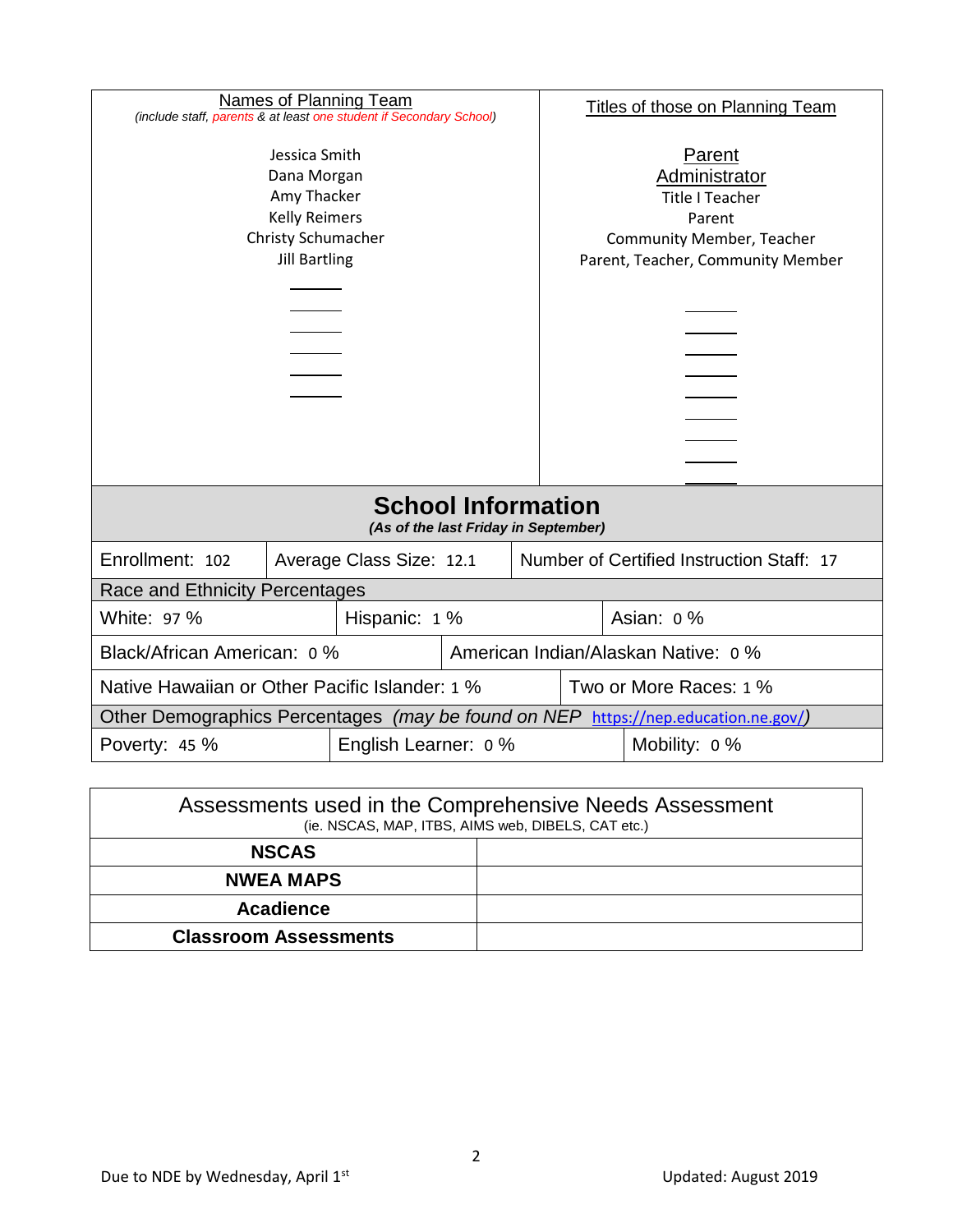# *Please write a narrative in each box below to correspond to the Rating Rubric.*

*Place documentation in corresponding folder on flash drive to support the narrative.*

# **1. Comprehensive Needs Assessment**

**1.1** *Please provide a narrative below describing how data was used from a comprehensive needs assessment of the entire school to identify the needs of all children, particularly those who are failing, or are at-risk of failing to meet State academic standards, and how this analysis was used to plan instruction. Provide supporting documentation in the corresponding folder.*

Disaggregation of student data is determined using MAPS scores; identified subgroups include Socio-Economic (SES), gender, ethnicity, mobility, special education (SED),and English Language Learners (ELL). Data is analyzed three times per year to determine areas of need. The School Improvement Committee has been meeting with staff as a whole regulary to work on strategies to use the information from MAPS, Acadience, and classroom testing to identify areas of focus as well as strengths.

**1.2** *Please provide a narrative below describing how information from parents and community was gathered to identify the needs of the school. Provide supporting documentation in the corresponding folder.*

During parent-teacher conferences in the spring, a Parent Involvement Questionnaire is sent out to the parents/community to evaluate if parents/community members are aware of the Title I program and how it works and to assure them that they have opportunities to interact with the program. The survey is sent out in the mail and most are returned by students bringing them to school.

The results to each question are then tallied to see how many parents/community members are aware of and are utilizing the program or wish to utilize the program. Suggestions and/or recommendations they may have to build the progam are encouraged.

**1.3** *Please provide a narrative below describing the on-going improvement efforts, which should support the Continuous School Improvement Plan. Provide supporting documentation in the corresponding folder.*

All building staff participate in building level in-service and training through Staff Development. The district has initiated a variety of workshops and training to support the school improvement plans at the district and building levels. Such trainings include, but are not limited to: Acadience training with ESU 13 staff; Crisis Prevention Intervention training; Scootpad training; Mimio board training; curriculum development; assessment/standards; Danielson training; Amplify training; and training in 95% Group Inc.-10 success factors for literacy intervention.

Paraprofessionals participate in Staff Development when appropriate and have completed coursework relevant to their positions. Project Para as been completed by support staff to meet guidelines of NDE.

#### **2. Schoolwide reform strategies**

**2.1** *Please provide a narrative below describing the additional assistance provided for students at risk of not meeting the challenging state academic standards. Provide supporting documentation in the corresponding folder.*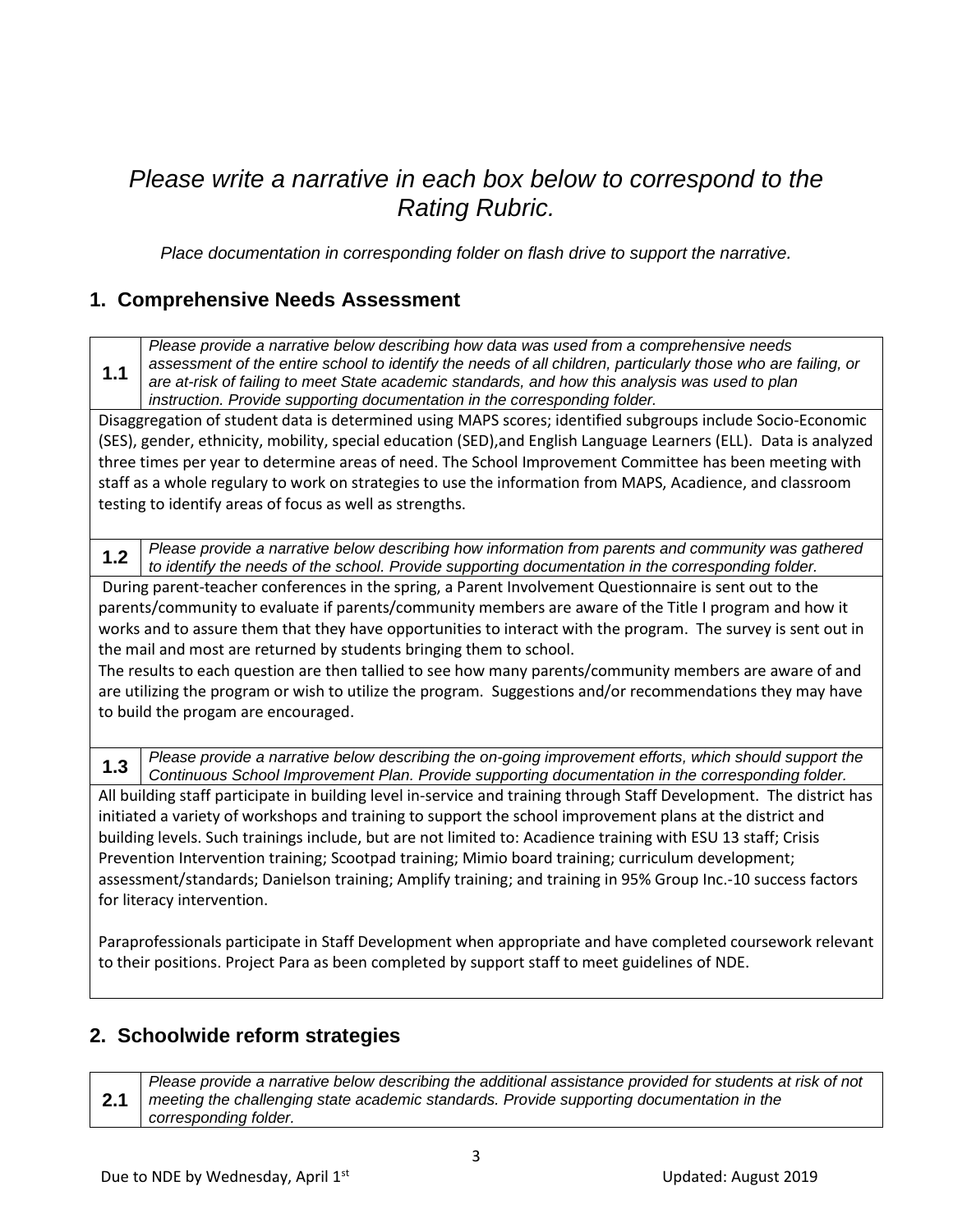Additional support for students at all levels of proficiency include, but are not limited to: Counseling; Occupational therapy; Physical therapy; Speech & Language therapy; Deaf & Hard of Hearing therapy; Title I services; Special Education services;mental health services; and VI services if needed. Student Assistant Teams meet regulary to assess student progress and revise student assistant plans. There are Individual Reading Plans for those students that are below benchmark of their same age peers (based on Acadience scores). Tutoring for students at-risk of not meeting State Standards are available. Vocabulary instruction for all students in all academic areas is utilized. Parents and/or community members volunteer at the elementary school work with students under teacher direction in the area of reading and math. Teachers differentiate their instruction to reach all students. Teachers incorporate reading by utilizing the buddy system between grades. Keyboarding and computer classes are offered in Kindergarten through Eighth grade. Through the use of technology, teachers are now able to have access at their fingertips. Web-based academic programs such as ScootPad/curriculum are utilized at every grade level to allow for students to practice at their individual learning levels (based on MAPS scores). Teachers can take their students on virtual tours, allowing students to see areas that are not easily accessible to rural western Nebraska.

# **3. Qualifications of instructional paraprofessionals**

**3.1** *Please provide a narrative below describing the procedure(s) used to make sure that all instructional paraprofessionals in the school meet the ESEA requirements. Provide supporting documentation in the corresponding folder.*

All paraprofessionals are highly qualified according to Title I requirements (See Attestation). Paraprofessionals are included in building and district-wide professional development specific to their jobs. They are given the opportunity to attend training designed for the specificity of their job. Paraprofessionals have the opportunity to complete all classes provided on the Nebraska Department of Education Project Para website and additional training provided by ESU 13.

# **4. High quality and ongoing professional development**

**4.1** *Please provide a narrative below describing the professional development and other activities provided to improve teacher effectiveness and use of academic data to guide instruction. Provide supporting documentation in the corresponding folder.*

Teachers are evaluated using the NDE approved Danielson Model. This ensures quality learning and teaching in the school; data is collected, analyzed, and stored in presentable documents. Meetings are held to plan trainings and workshops for staff (School Improvement Meetings). Ongoing professional development that focuses on enabling all students to meet state standards is provided to all certified staff and paraprofessionals. ESU#13 is involved with trainings and workshops. Teams have been organized to decide what improvements are needed and how to proceed. Reading and math scores will improve school-wide to meet or surpass the state standards. SAT teams (Principal, Guidance Councelor, School Nurse, Elementary teachers, and other support staff of student involved) meet to review and adjust evaluation processes that are required.Also, training in literacy intervention program-95% Group Inc.

# **5. Strategies to increase parental and family engagement**

**5.1** *Please provide a narrative below describing how the School-Parent Compact was jointly developed and how it is distributed. Provide supporting documentation in the corresponding folder.*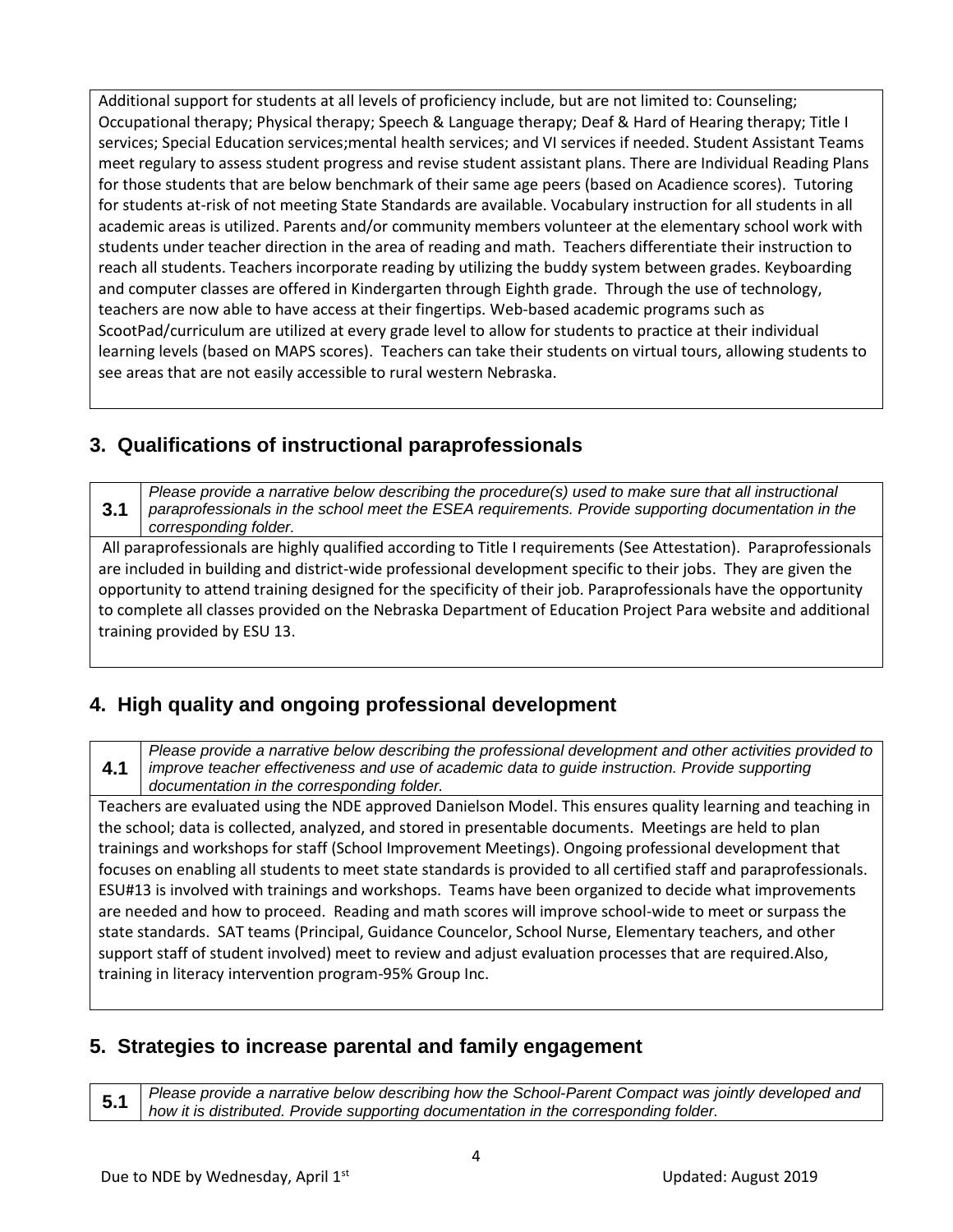All parents, students, and teachers have been given the Family-School Compact for Achievement. They have been signed by the parents, students, and teachers. Also, a Title I Cover Letter was given to every parent giving a brief description of what Title I is and what school-wide Title I means. The compact was developed with parents and teachers and is reviewed annually at the Title I Annual Parent Meeting. The compact is handed out at the first parent-teacher conferences so that it could be discussed with parents. The Family-School Compact for Achievement is returned by the students to their teachers. If a parent did not attend the conference, the compact was mailed to them.

**5.2** *Please provide a narrative below describing how parents were involved in developing the Title I Parent and Family Engagement Policy or Procedure. Provide supporting documentation in the corresponding folder.*

The Parent and Family Engagement Policy is printed in the student handbook. This policy is handed out at fall parent-teacher conferences which is about 5 weeks into school. A copy of the policy will be avaiable to parents during spring parent-teacher conferences and any input and/or suggestions will be discussed for any possible changes or revisions.

**5.3** *Please provide a narrative below describing how and when the annual Title I parent meeting is/was held informing parents of the school's participation in Title I. Provide supporting documentation in the corresponding folder.*

A Parent Meeting is held annually. Invitation flyers are sent out a few days prior to scheduled parent teacher conferences in the spring. During parent-teacher conferences, there are scheduled times for the presentation throughout the afternoon for parents, students, and teachers to attend.

# **6. Transition Plan**

**6.2**

**6.1** *Please provide a narrative below describing the school's transition plan for incoming students to support, coordinate and integrate services from their previous program or school (i.e. Headstart and/or other Early Childhood Program to Elementary, Elementary to Intermediate, Intermediate to Middle School, Middle School to High School). Provide supporting documentation in the corresponding folder.*

All potential kindergarten students and their parents are invited to attend our annual Kindergarten Round-Up in the spring of each year. During this event, students will tour the building, engage in learning activities, and have the opportunity to be screened for vision, hearing, speech, etc. Leyton elementary library holds story hour for 3-5 year olds in March and April.

*Please provide a narrative below describing the school's transition plan for outgoing students as they move onto their next school / program / career. (i.e. Elementary to Intermediate, Intermediate to Middle School, Middle School to High School, High School to Post Secondary Schooling or Career). Provide supporting documentation in the corresponding folder.*

The Junior High is in the same building as the Elementary. The Principal conducts a brief orientation on the first day of school. All students are given the opportunity to meet teachers. The student handbook is reviewed, rules and regulations are emphasized. Open discussion occurs of the help they can receive (locker assignments, schedules, etc.).Sport information is distributed to the students and parents in a meeting with the coaches. The K-12 counselor meets with the 8th grade students in late February to early March. Discussion items include, but are not limited to: graduation requirements; scheduling classes; and their academic goals. Preparing for career opportunities is prioritized. The Leyton Junior High Staff meet with the High School Staff to communicate academic information for each student in April. A parent-student-staff meeting is held to clarify scheduling, academic requirements, and answer questions parents or students have about their transition to High School. Eighth grade students spend an entire day at the high school meeting teachers and experiencing transitioning from one class to another for orientation purposes.